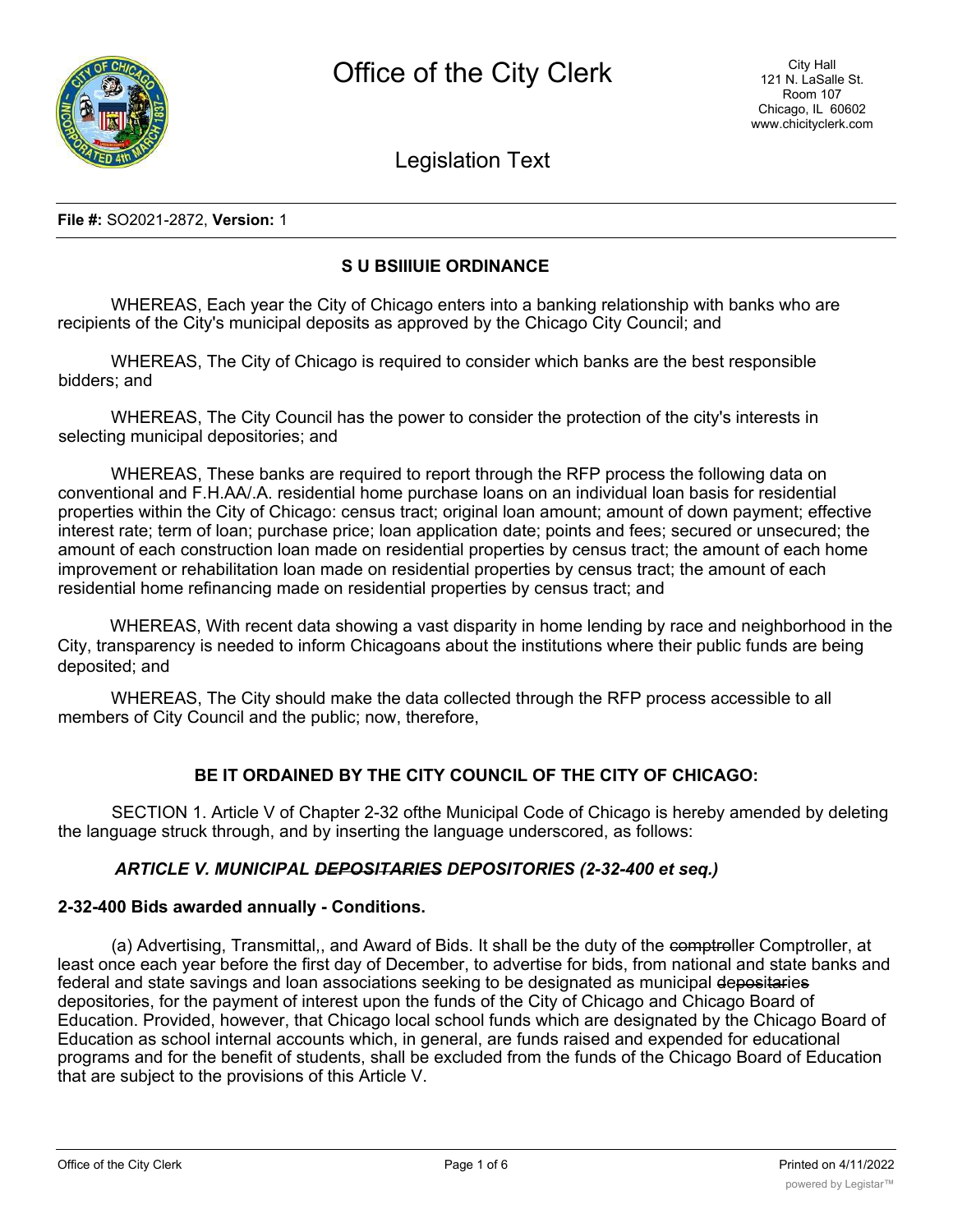**1**

Such bids and all information collected pursuant to this Article V shall be transmitted concurrently roportod by the comptroller Comptroller to the City Council city council for its information and consideration no later than the fifteenth day of December of each year, to the end that an award or awards may be made upon such bids by the City Council eity council before the beginning of each fiscal year. Concurrently with the transmission to the Citv Council of the information required under this paragraph, the Comptroller shall publish such information on the Comptroller's website and the Citv of Chicago Data Portal, except to the extent that the information to be published has been redacted because it is exempted from disclosure bv the Illinois Freedom of Information Act or anv other applicable law.

Prior to the City Council approving any award to a prospective municipal depository, at least one subject matter hearing, at which no vote will be taken, shall be held annually bv the Committee on Finance to discuss such information transmitted by the Comptroller to the City Council under this section.

Such awards shall be made to the highest and best responsible bidder or bidders. The Citv Council c ity council shall have the power to reject any or all bids and to designate as many depositaries municipal depositories as it deems necessary to protect the city's interests. Only state or national banks or federal or state savings and loan associations that are regularly organized, and are federally insured underthe Federal Deposit Insurance Act, and maintain an office within the corporate limits ofthe City of Chicago shall be designated as depositaries municipal depositories.

b) Duplicate Copy of Bid to Be Submitted to the Treasurer. Each bank or savings and loan association that submits a bid to the Comptroller comptroller pursuant to subsection (a) of this section shall simultaneously submit a duplicate copy of its bid submission, including any subsequent amendments thereto, to the treasurer Treasurer.

c) Failure to Designate - Legal Effect. If, prior to the beginning of any fiscal year, the Citv Council ci ty council fails to enact an ordinance designating municipal depositaries depositories for such fiscal year, the municipal depositaries depositories in existence as of

11:59 P.M. on the last day of the year immediately preceding commencement of the applicable fiscal year shall retain their designation as municipal depositaries depositories until ten days after any such ordinance takes legal effect.

d) Acquisition, Merger or Consolidation - Legal Effect on Municipal Depositary Depository Designation. If a municipal depositary depository acquires or is acquired by, or merges or consolidates with, any other bank or savings and loan association or subsidiary thereof, regardless of whether such bank or savings and loan association or subsidiary thereof is a municipal depositary depository, such newly created or successor bank or savings and loan association shall be deemed, by operation of law, to be a municipal d epositary depository as of the date of acquisition, merger or consolidation. Such designation shall remain in effect until ten days after an ordinance designating municipal depositaries depositories for the next applicable fiscal year takes legal effect.

## **2-32-440 Lending and deposit specifications required.**

With each bid for interest upon city and school funds, the Comptroller comptroller shall obtain, in a form prescribed by the Comptroller, him from each bidder, the lending and deposit information for its home office and for each branch office or facility the following information: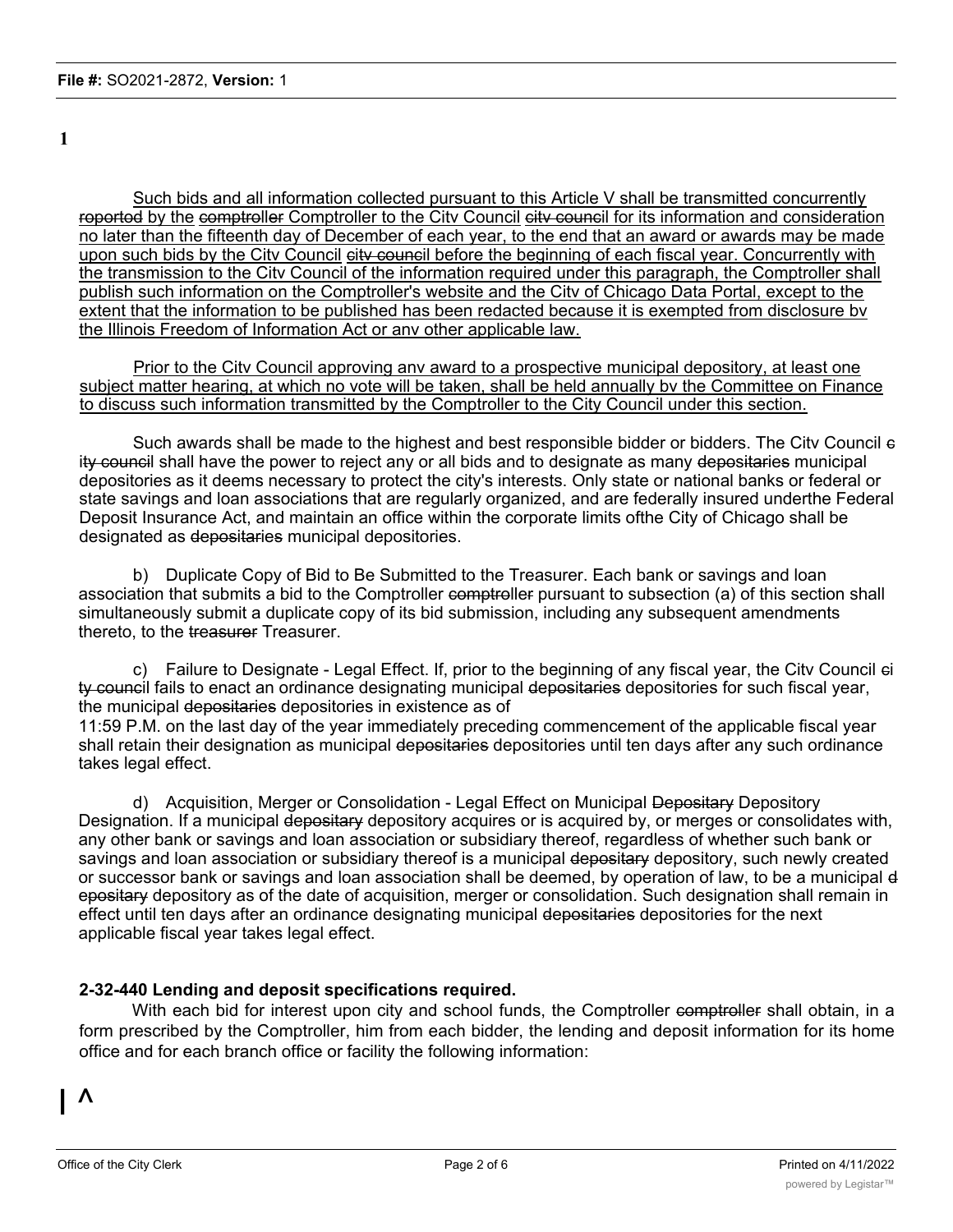(a) Residential lending information. The following information to be reported on residential loans shall be classified separately for property containing (1) dwelling units for not more than four families and condominium and cooperative units; and (2) dwelling units for more than four families in the aggregate. Only loans closed within the previous calendar year shall be reported. Bidders must provide this data in a machinereadable format following a template provided by the Comptroller.

1) The number and total amount of all loans made on residential property within the City of Chicago;

2) The number and total amount of all loans made on residential property outside the City of Chicago, but located in the Chicago-Naperville-Arlington Heights. IL Metropolitan Division ofthe Chicago-Naperville-Elgin, IL-IN-WI Metropolitan Statistical Area six-county Chicago Standard Metropolitan Statistical Aroa ("Chicago StM.S.A."), which include DuPage, Kane, Will, McHenry and Lake;

3) The average effective interest rate for all loans, calculated separately according to the following loan purposes, made on residential property within the City of Chicago:

- A) Home purchase loans;
- B) Home refinancing loans;
- C) Home improvement loans; and
- D) Home eguity loans; and
- E) Construction loans;

4) The average effective interest rate for all loans, calculated separately according to the following loan purposes, made on residential property outside the City of Chicago, but located in the sixcounty Chicago StM.S.A.:

- A) Home purchase loans;
- B) Home refinancing loans;
- C) Home improvement loans; and
- D) Home eguity loans; and
- E) Construction loans;

5) The average downpayment as a percentage of purchase price on all home purchase loans made on property (1) within the City of Chicago and (2) outside the City of Chicago, but limited to the sixcounty Chicago StM.S.A.;

6) The following data on conventional and F.H.A./V.A. residential home purchase loans shall be reported on an individual loan basis for residential properties within the City of Chicago:

- A) Census tract;
- B) Original loan amount;
- C) Amount of downpayment;
- D) Effective interest rate;
- E) Term of loan;
- F) Purchase price;

G) Loan application date (not required for loans on dwelling units for more than four families in the aggregate);

H) Points and fees (not required for loans on dwelling units for more than four families in

the aggregate);

(I) Secured or unsecured (not required for loans on dwelling units for more than four families in the aggregate);

### 3

7) The amount of each construction loan made on residential properties within the City of Chicago by census tract;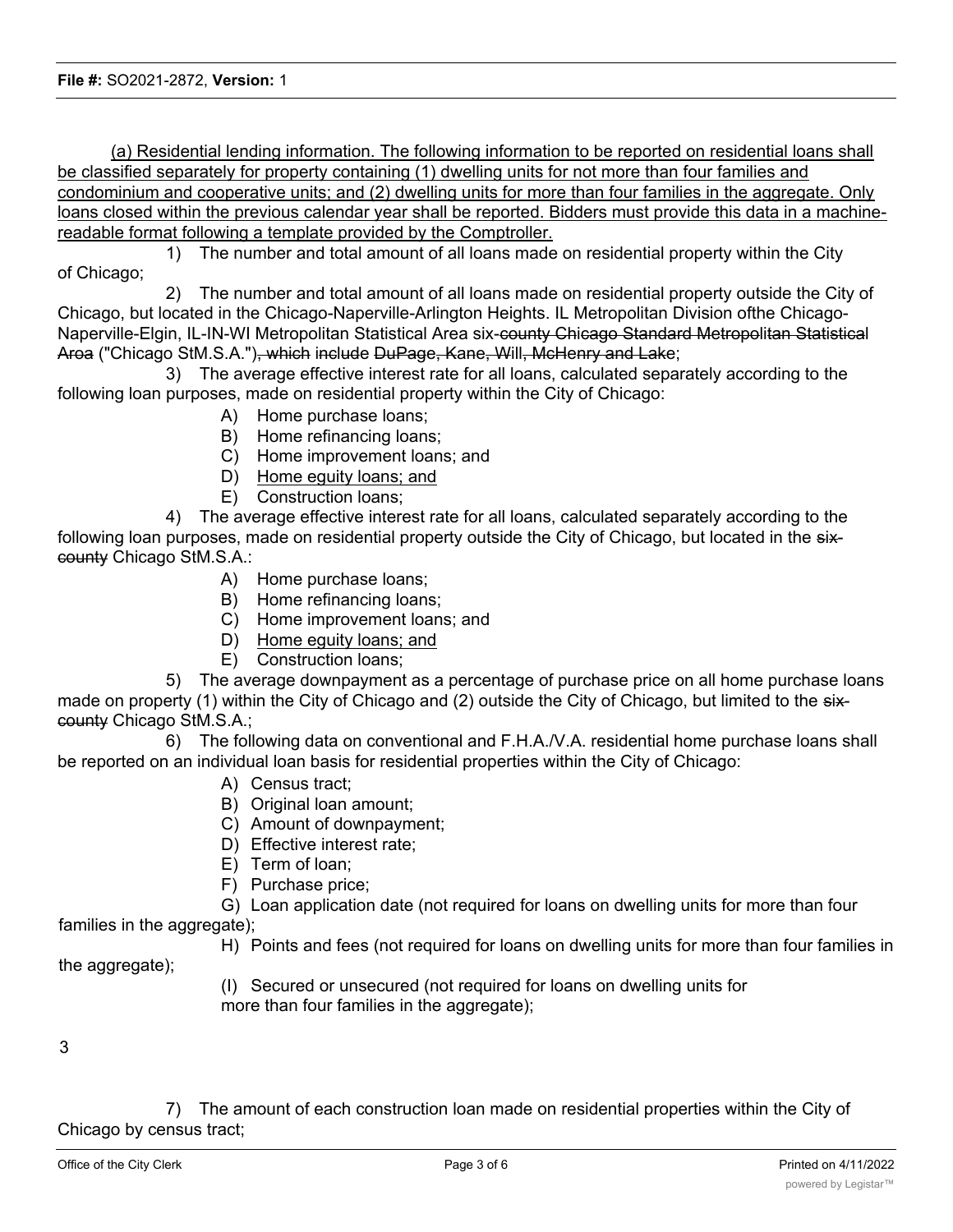8) The amount of each home improvement or rehabilitation loan made on residential properties within the City of Chicago by census tract;

9) The amount of each residential home refinancing loan made on residential properties within the City of Chicago by census tract;

10) The amount of each home equity loan made on residential properties within the City of Chicago bv census tract;

(4-Q11) If the bidder is unable to produce the information regarding the interest rates and points and fees required under subsection (6) of this section from its information systems, the bidder shall provide: (i) a certificate in a form prescribed by the Comptroller eity comptroller certifying that it is unable to produce this information from its information systems; and (ii) any similar information that is available, which information may include rate sheets and weighted interest rates and points and fees.

*(b) Consumer lending information.*

1) The number and total amount of all consumer loans made within the City of

Chicago;

2) The number and total amount of all consumer loans made within each census tract in the City of Chicago;

3) The number and total amount of all consumer loans made outside Chicago but limited to the six-county Chicago StM.S.A.

*(c) Commercial lending information.*

1) The number and total amount of all commercial loans made within the City

of Chicago;

2) The number and total amount of all commercial loans made within each census tract in the City of Chicago;

3) The number and total amount of all commercial loans made outside Chicago but limited to the six-county Chicago StM.S.A.

d) Savings and checking account information. The number of savings accounts and checking accounts and the total dollar balances in the savings and checking accounts stated separately for each census tract within the City of Chicago. The Comptroller city comptrollor is authorized to establish reporting dates for each bidder.

e) Community Reinvestment Act information. A copy of the most recent evaluation performed by the United States Comptroller of the Currency of each bidder's performance under the Community Reinvestment Act, as amended, and a copy of the public section of the most recent written evaluation underthe Illinois Community Reinvestment Act, 205 ILCS 735/35-1. et sea., as applicable. The Citv Comptroller city comptroller shall transmit copies of all evaluations received to the City Council city council with the report of bids required by Sections 2-32-400 of this Code.

(f) Optional. Each bidder may submit such additional material that is deemed relevant to consideration ofthe bid.

g) Additional residential loan information. In addition to the information required in subdivision (a) of this section and the pledge required in Section 2-32-455, the following information is to be reported concerning residential loans made by the bidder and its affiliates on dwellings that are for not more than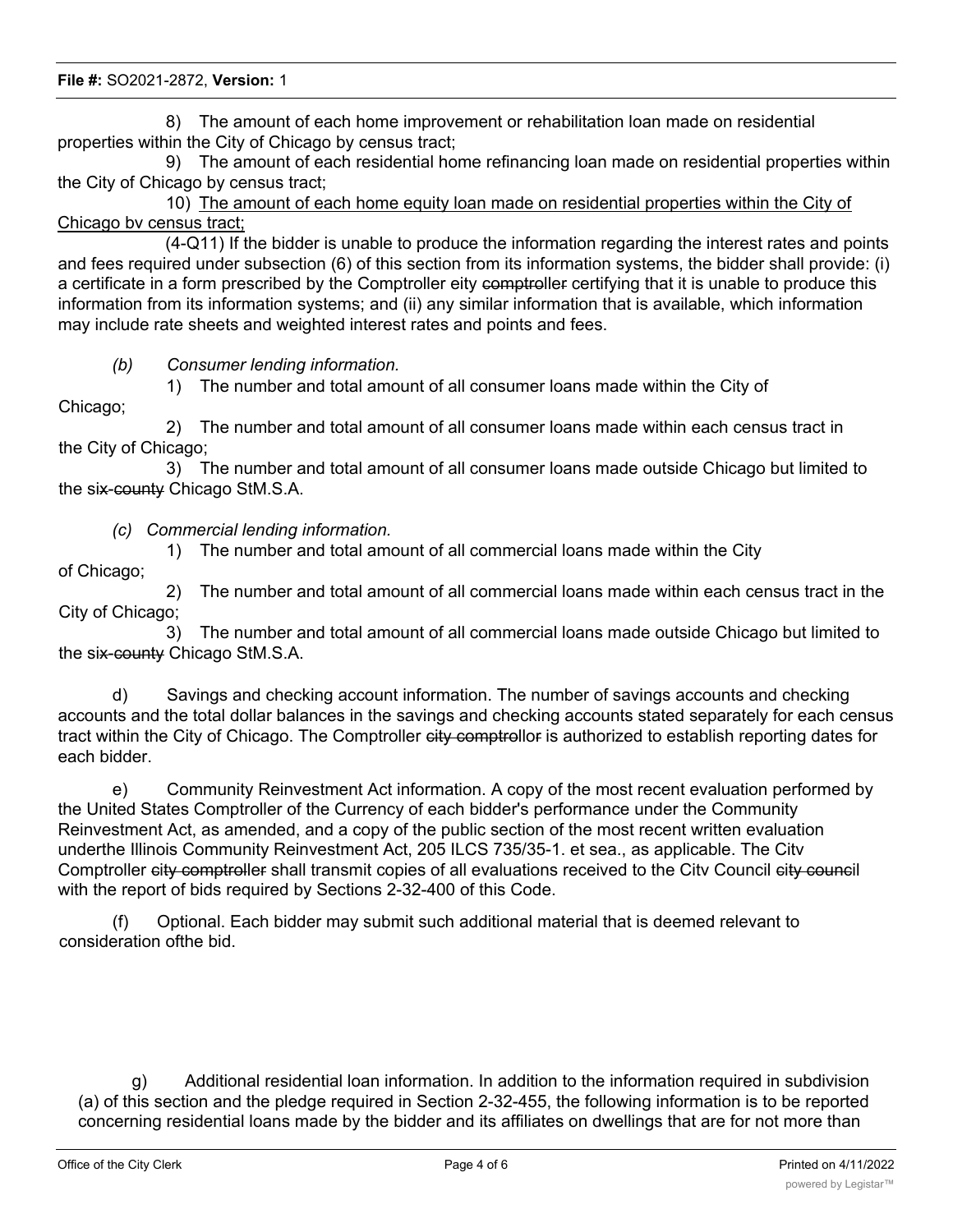four families or that are condominium or cooperative units:

1) The amount, application date, and term of each refinancing loan, including the amount refinanced on the original loan and the amount of new money financed (if any), as reported pursuant to subsection (V)(A)(8)(d) of Appendix A to Part 203 of Title 12 of the Code of Federal Regulations, as amended from time to time, by census tract for loans made within the City of Chicago. The report shall also indicate whether each loan is secured or unsecured;

2) The amount, application date, and term of each home improvement loan including originations and purchases, and multiple purpose loans that are classified as home improvement loans because they involve a home improvement purpose, as reported pursuant to subsection (V)(A)(8)(b) of Appendix A to Part 203 of Title 12 of the Code of Federal Regulations, as amended from time to time, by census tract for loans made within the City of Chicago. The report shall also indicate whether each loan is secured or unsecured;

3) The amount, application date, and term of each home loan classified as a construction loan made on property within the City of Chicago by census tract. The report shall also indicate whether each loan is secured or unsecured;

4) The interest rates and points and fees paid on each of the loans reported under subdivisions (1), (2) and (3), respectively, unless the bidder is unable to produce this information from its information systems, in which case the bidder shall provide: (i) a certificate in a form prescribed by the chiof financial officer Chief Financial Officer or the Comptroller Gity comptroller certifying that it is unable to produce this information from its information systems, and (ii) any similar information that is available, which information may include rate sheets and weighted interest rates and points and fees; and

(5) (A) The total number of loans secured by residential real property

located within the City of Chicago that were made by the bidder;

B) The total number of loans secured by residential real property located within the City of Chicago that had been made by the bidder and that were foreclosed by the bidder by census tract; regardless of when the loan was made;

C) The total number of loans reported in clause (A) where the premium of any single premium credit life, credit disability, credit unemployment or any other life or health insurance was financed directly or indirectly into the loan; and

D) The total number of loans reported in clause (B) where the premium of any single premium credit life, credit disability, credit unemployment or any other life or health insurance was financed directly or indirectly into the loan.

The information required to be reported in this subsection (g) shall be reported separately for each financial institution and affiliate.

h) Mortgage applications not approved. The denial reasons for mortgage applications for residential properties within the Citv of Chicago, as reported pursuant to the federal Home Mortgage Disclosure Act. 12 U.S.C. 2801, et seg.. by race, sex, and census tract.

(i) Depository information. The number and locations of each of the bidder's facilities located within the Citv of Chicago, and the census tract of each facility, as reported pursuant to the Community Reinvestment Act. Further, it is reguested that bidders with more

I 5

than 500 employees provide employment and demographic data consistent with that provided with EEO-1, reguired by the U.S. Egual Employment Opportunity Commission.